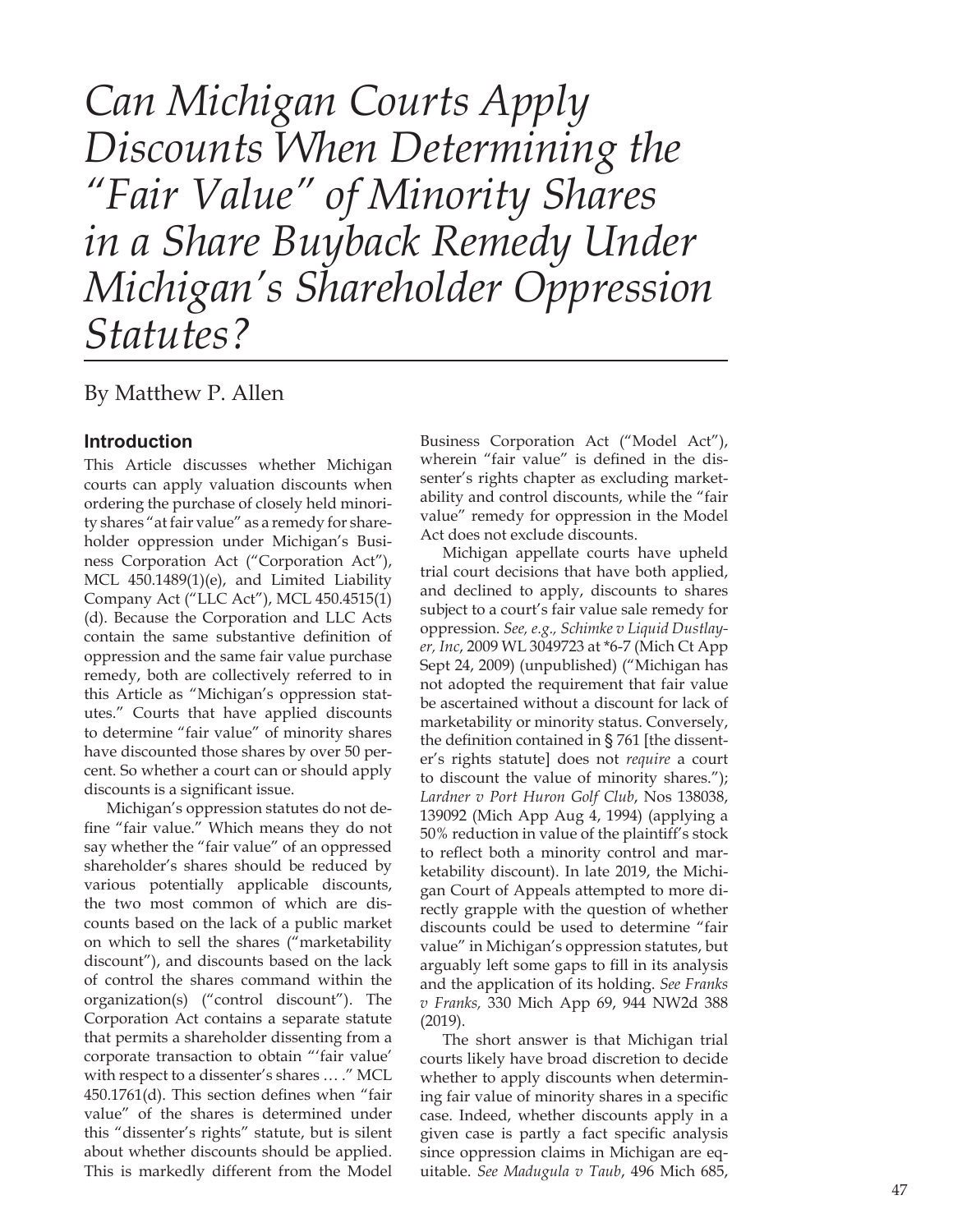720, 853 NW2d 75 (2014). But lawyers should understand the nuances of the reasoning behind the application (or not) of these discounts in order to best position their clients on whatever side of the argument they are on. To that end, this Article raises and discusses issues and arguments to consider when litigating whether discounts apply when valuing the shares of a minority shareholder under Michigan's oppression statutes.

### **The Attributes of Discounts for Lack of Control and Lack of Marketability**

#### *Lack of Marketability Attributes*

A shareholder in a closely-held, non-publicly traded company is generally not able to liquidate her shares as quickly as she would if those shares were trading (and thus salable) on a public stock exchange. Therefore, anyone who purchases these shares will be locked into an illiquid and long-term investment. As a result, a purchaser of private company shares will seek price concessions for buying shares that are not readily liquid. The diminution in value associated with this factor is referred to as a discount for lack of marketability.<sup>1</sup>

#### *Lack of Control Attributes*

An owner of a non-controlling interest in a private company (a minority shareholder) cannot exert control over operations and governance of the company compared to a controlling shareholder. A controlling shareholder, on the other hand, can influence key decisions and operations of the company, including but not limited to daily operations, investment decisions, management compensation, disposition of assets, and declaration and payment of distributions. Because these factors of control impact the value of the company (and therefore its stock), a noncontrolling, minority share is worth less than a controlling share.<sup>2</sup> *\* \* \* \** 

The methodologies employed to determine these valuation discounts, the studies used to support them, and the dates on which the shares are valued are outside the scope of this Article, which is focused on the legal question of whether discounts can or should be employed when determining fair value in oppression cases. But the methodologies, studies, and valuation dates underlying a valuation and any discounts applied are important to supporting, or undercutting, a valuation expert's qualifications and opinions.3

## **Should Fair Value in the Oppression Statutes Mean the Same Thing as Fair Value in the Dissenter's Rights Statute?**

If a company undertakes a dramatic change in its business that results in changes to the nature of the shareholder's interests, a shareholder has a right to dissent to the corporate action and demand that her shares be appraised for purchase by the company at "fair value."4 Classically, the corporate action is a merger or acquisition. These "dissenter's rights" protect a shareholder from being unwillingly forced into an investment that is substantially different from the one she originally made. The dissenter must formally object and observe certain statutory requirements before she can file suit.<sup>5</sup>

Dissenter's rights actions need not implicate oppression at all. Typically, the company's controlling shareholders did nothing wrong; the dissenter simply does not wish to participate in the changed company. In other words, the dissenter's right cause of action did not originate to penalize a corporate actor or controlling shareholder, but rather as a way to compensate a shareholder for giving up their veto right with respect to major corporate actions.6 Moreover, in typical dissenter's rights cases the corporate transaction at issue affects all shareholders, not just minority shareholders. This is contrary to the typical oppression case, where the fair value sale remedy affects only the minority shareholder's interests.

Section 761 of the Corporation Act provides a definition of "fair value" that is limited to appraising dissenter's shares, though that definition only addresses the timing of the share valuation and does not mention discounts.7 Because this fair value definition is expressly limited to the dissenter's rights statute, a textual interpretation precludes application of section 761's definition of "fair value" in the oppression context. However, many courts analyzing the application of discounts in a fair value determination in the oppression context refer without explanation—and many times by mistake—to fair value determinations in dissenter's rights cases. The Michigan Court of Appeals in the *Franks* decision cited mostly cases analyzing fair value under dissenter's rights statutes

Michigan's oppression statutes do not define "fair value."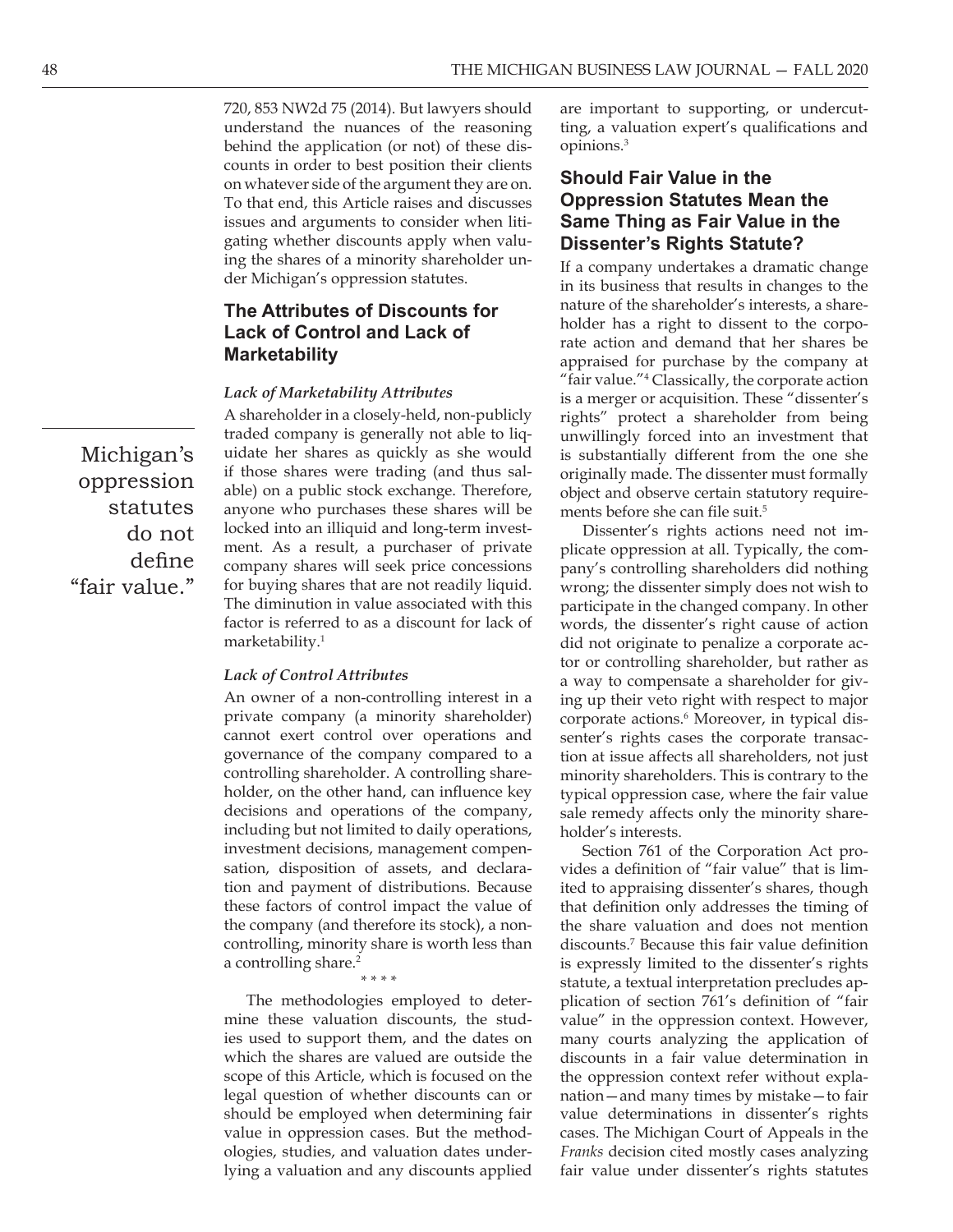from other states while writing that the interpretations occurred under "shareholder oppression statutes."8 But does it really matter? Another Michigan Court of Appeals panel a decade earlier openly used the dissenter's right statute as a basis to analyze discounts in an oppression case.<sup>9</sup>

A review of the Model Business Corporation Act ("Model Act"), upon which Michigan and other state's corporation acts are based, reveals an argument about why this may be an issue. As in Michigan, the Model Act has separate sections for oppression remedies (Chapter 14(C)) and dissenter's rights remedies (Chapter 13). And as in Michigan, both the oppression and dissenter's rights sections provide for the remedial purchase of the aggrieved shareholder's shares at "fair value." However, unlike in Michigan, the Model Act includes a definition of "fair value" in the dissenter's rights Chapter that expressly excludes the application of marketability and control discounts: '"Fair value' means the value of the corporation's shares determined … without discounting for lack of marketability or minority status … ."10 Interestingly, the Model Act does not define "fair value" when discussing the option of a company or shareholder to purchase the shares of an oppressed shareholder at "fair value."<sup>11</sup> In other words, the Model Act does not import the discount exclusion of its dissenter's rights definition of "fair value" into its use of "fair value" as a remedy for oppression.

It is interesting that the Michigan Legislature choose not to expressly exclude application of discounts in its dissenter's rights statute. A party looking to apply discounts could argue that the Legislature's failure to exclude discounts like the Model Act does reflects an intent by the Legislature to apply discounts in dissenter's rights cases.<sup>12</sup> The Model Act's Official Comment to its definition of Fair Value provides the policy rationale for prohibiting discounts:

Valuation discounts for lack of marketability or minority status are inappropriate in most appraisal actions, both because most transactions that trigger appraisal rights affect the corporation as a whole and because such discounts may give the majority the opportunity to take advantage of the minority shareholders who have been forced against their will to accept the appraisal triggering transaction. [T] he definition of "fair value" adopts the view that appraisal should generally award a shareholder his or her proportional [pro rata] interest in the corporation after valuing the corporation as a whole, rather than the value of the shareholder's shares when valued alone.13

Courts following the policy rationale of the Model Act essentially presume dissolution or a complete reorganization will occur, and thus find that a minority should not receive less than they would in a complete liquidation of the company's assets. In a full liquidation, all members would receive a pro rata share, and so the court will not discount the minority's share to less than its pro rata value.<sup>14</sup>

However, this policy rationale for excluding discounts does not typically apply in oppression cases because the acts of oppression usually do not "affect the corporation as a whole" as does an appraisal-triggering corporate transaction. Moreover, the oppression at issue in most cases does not affect the value of the company as a whole, and thus the fair value purchase remedy is focused on valuing the minority shareholder's shares alone rather than the corporation as a whole. This argument is supported by the fact that the Model Act does not import the discount prohibition in its dissenter's rights chapter into the chapter containing the fair value purchase remedy for oppression.

Given these observations, a party could argue that applying dissenter's rights statutes and interpretative caselaw in oppression cases is inapposite, especially if those authorities stand for the proposition that discounts are inapplicable when determining "fair value." This is in addition to the textual argument in Michigan and other states that do not expressly exclude discounts from the definition of "fair value" in their dissenter's rights statutes, as does the Model Act.

However, there are other policy and equitable arguments a party can use in arguing against application of discounts in a fair value calculation under the oppression statutes. For example, because oppression cases are equitable, the court could find that imposing a financial burden on the majority by purchasing majority shares above market value (i.e. with no discounts) is warranted based on the court's view of the acts of oppression by the majority.15 Conversely, if the court orders the oppressed shareholder to purchase It is interesting that the Michigan Legislature choose not to expressly exclude application of discounts in its dissenter's rights statute.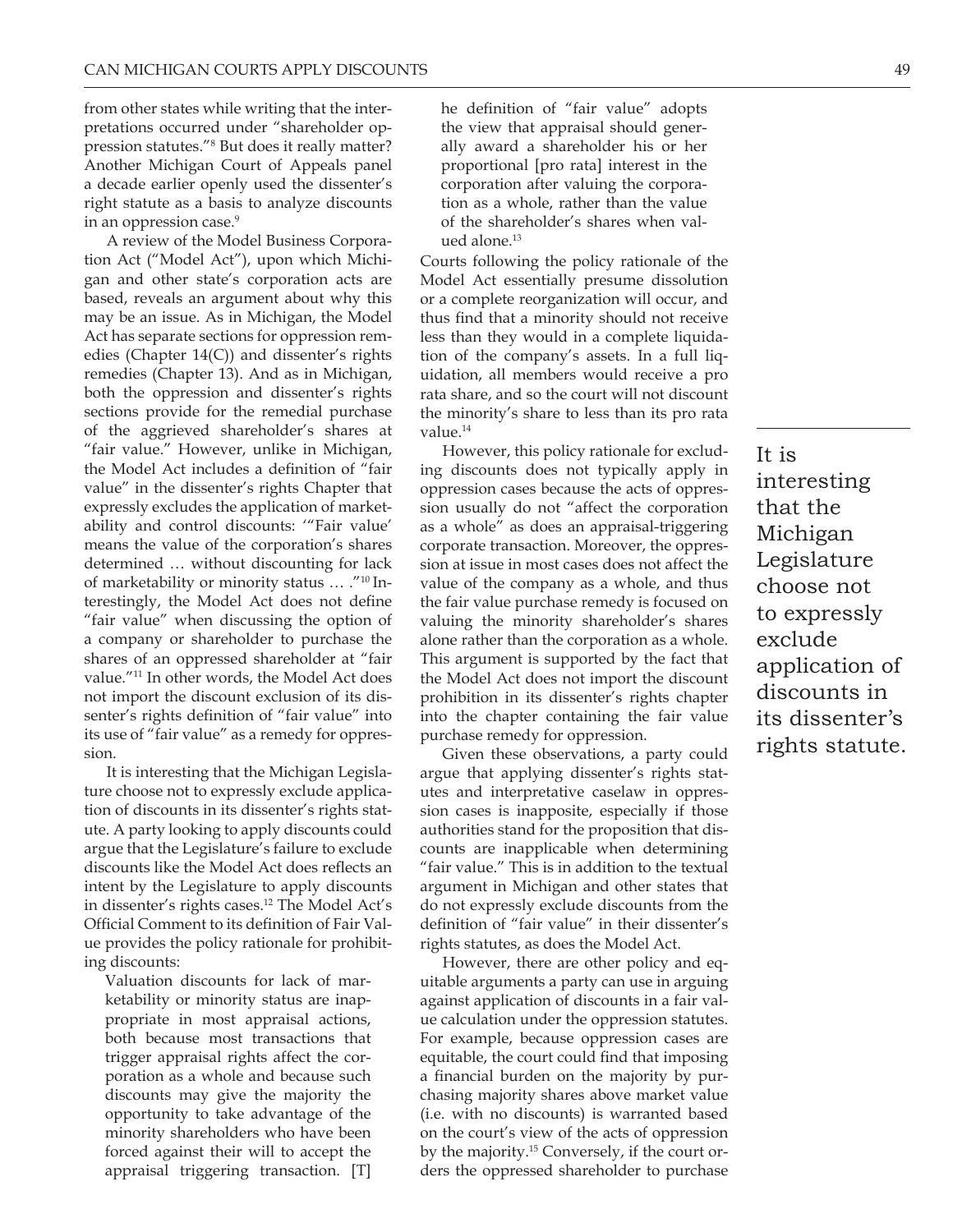the interest of oppressive shareholder, the court may nonetheless apply marketability discounts to the oppressed shareholder's fair value price.<sup>16</sup>

## *Franks v Franks***:17 Michigan's Most Recent Statement on Applications of Discounts in Oppression Cases**

In *Franks*, the majority owners in a family business controlled all the voting shares of the company, had an active role in management, and controlled stock distributions to shareholders. The minority shareholders owned non-voting shares and had no role in management of the company.<sup>18</sup> The majority shareholders stopped paying dividends and proposed to buy the minority shares for \$62 a share, though this number was not based on any valuation. The court ultimately valued the shares at \$712 per share. The minority shareholders deemed this conduct oppressive and sued for oppression under section 1489 of the Corporation Act.<sup>19</sup> The trial court found oppression and ordered as a remedy that the majority purchase the minority shares at fair value as set forth in section 1489(1)(e) of the Corporation Act. At a hearing on valuation, the trial court selected the valuation of the minority shareholder's expert valuing their shares at \$712 a share, and held that the court was prevented from applying "a discount to lower the fair value of the shares."20 One of the questions on appeal was whether the trial court erred in determining it was prevented from applying discounts in determining fair value when ordering a stock buy-back remedy under the Michigan's oppression statute.

The Michigan Court of Appeals ultimately determined that courts in Michigan have discretion to apply discounts when determining the fair value of oppressed shares under Michigan's oppression statute. But first, the court conducted an analysis of what it said were foreign court interpretations of "their respective shareholder-oppression statutes" to conclude that "fair market value" has a "technical meaning" that is different than "fair value."<sup>21</sup> On this point, the court concluded that "fair market value" inherently includes discounting while "fair value" inherently does not: "A fair market value would, therefore, take into consideration the fact that a ready, willing, and able buyer might discount the value of the shares on the basis of limitations in the shares."<sup>22</sup>

Based on its analysis of non-Michigan legal authority, the *Franks* panel set forth its "opinion" that the Michigan Legislature "used the term 'fair value' to distinguish the remedy from purchase at 'fair market value.'"23 So in its opinion, the *Franks* court concludes that the Michigan Legislature intended to use the term "fair value" as opposed to "fair market value" in Michigan's oppression statute, which based on the court's reasoning connotes a legislative intent that determining "fair value" under Michigan's oppression statute does not include discounts.

But as discussed above, most of the case law the *Franks* court relied on to reach this conclusion analyzed fair value under the dissenter's rights statutes in other states, not shareholder oppression statutes. And as previously discussed, there are arguments going both ways about whether a fair value analysis under a dissenter's rights statute can or should be the same under a shareholder oppression statute, especially where Michigan's dissenter's rights statute declines to adopt language excluding discounts like the Model Act and other states do.<sup>24</sup>

Despite its opinion that the Legislature used fair value to distinguish that term from fair market value because the latter term included discounts, the *Franks* court "[n] everhteless" found that "nothing within the statute precludes a trial court from considering fair market value when determining fair value."25 In other words, the court held that trial courts can consider discounts even though it thought the Legislature intended to use a term that precluded the use of discounts. In support of this latter holding, the *Franks* court relied on a Michigan Court of Appeals decision valuing stock under Michigan's dissenter's rights statute using various valuation methodologies, though the case did not discuss fair value or the use of discounts.26

As further support for its holding that trial courts can use discounts when determining fair value, the *Franks* court said the "statutory scheme as a whole" in section 1489 "does not preclude a trial court from applying discounts when crafting a remedy."27 The court's reasoning is anchored in the broad, permissive discretion afforded the courts by the Legislature to fashion remedies for oppression under section 1489:

In providing for relief under MCL 450.1489(1), the Legislature stated that a trial court could "order or grant relief

The Michigan Court of Appeals ultimately determined that courts in Michigan have discretion to apply discounts when determining the fair value of oppressed shares under Michigan's oppression statute.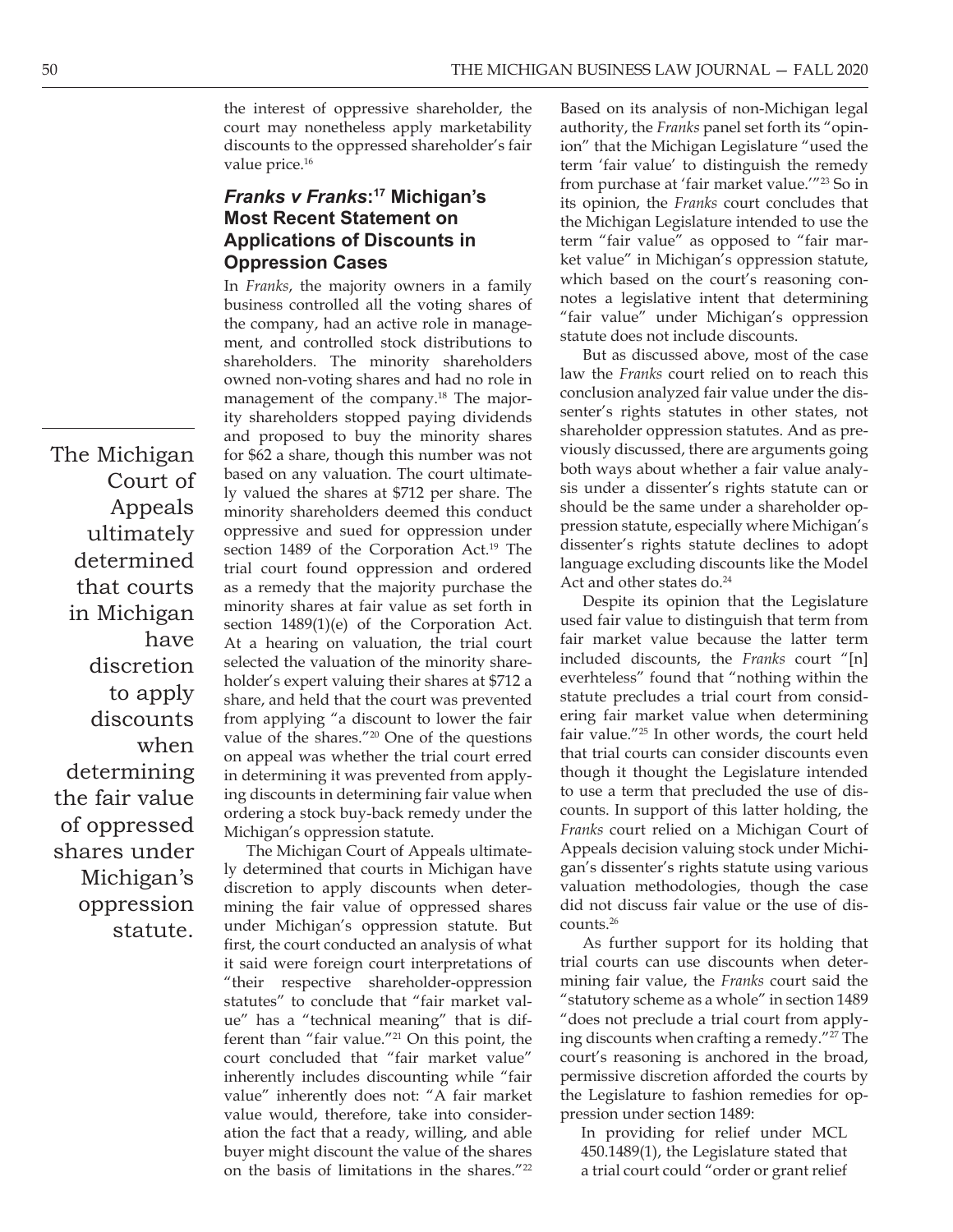as it considers appropriate[.]" The Legislature further provided that the relief "may" include "without limitation" the "purchase at fair value of the shares of a shareholder[.]" MCL 450.1489(1)(e). The Legislature did not define "fair value." However, by stating that the trial court "may" order the purchase of the shares at issue at "fair value" "without limitation," the Legislature indicated that trial courts were not required to order such relief, but may do so if appropriate. Stated differently, the Legislature gave the trial court broad authority to fashion its remedy to suit the equities of the case—that is, to fashion a remedy that was "appropriate" under the circumstances. MCL 450.1489(1). Therefore, while the trial court has the authority under MCL 450.1489(1)(e) to order that defendants purchase plaintiff's respective shares at "fair value," nothing within the statutory scheme requires the trial court to value the shares in any particular way. Given the Legislature's broad grant of authority to craft a remedy for shareholder oppression under MCL 450.1489(1), we conclude that a trial court is required to order an "appropriate" remedy, which may include an order to purchase shares at "fair value" or at any other value that the court concludes is appropriate under the totality of the circumstances. In this case, the trial court had the authority to value the shares without discounts under MCL 450.1489(1)(e) but was not required to do so. Because the trial court had authority to value the shares in any way that was equitable under the totality of the circumstances, the trial court erred to the extent that it felt compelled to value the shares without any discounts.<sup>28</sup>

This same rationale was used by another Michigan Court of Appeals panel a decade earlier when finding that trial courts had discretion to apply discounts when determining fair value when ordering a share redemption under section 1489.29 In *Schimke*, the court affirmed the trial court's refusal to apply discounts in its fair value analysis because the ownership interests of the oppressed and non-oppressed shareholders "were so close together."30 To protect the trial court's discretion, the *Schimke* court cited the same broad, permissive language in section 1489 that the *Franks* court cited, though *Schimke*  was not cited or discussed in *Franks*. The *Schimke* court openly analyzed the definition of fair value in Michigan's dissenter's rights statute to conclude in that oppression case that the trial court was not required to apply discounts: "Michigan has not adopted the requirement that fair value be ascertained without a discount for lack of marketability or minority status. Conversely, the definition in § 761 [the dissenter's right statute] does not *require* a court to discount the value of minority shares. The trial court correctly recognized this principle."31

The Model Act is not cited by *Schimke*, but, as discussed *supra*, the Model Act's dissenter's rights provision requires that discounts *not* be applied. Michigan has not adopted this discount prohibition in its dissenter's rights statute. So *Schimke* may lend support to an argument that discounts are appropriate in oppression and dissenter's rights cases because Michigan rejected the Model Act's express prohibition of discounts in its dissenter's rights statute.

In 1994, the Michigan Court of Appeals in *Lardner v Port Huron Golf Club* affirmed the trial court's 50 percent marketability and control discounts when determining the fair value of minority shares in a court-ordered buy back under the oppression statute.<sup>32</sup> In support of its holding the court cited the same Michigan dissenter's right case as the *Franks* panel, though it did not provide any further substantive analysis.33 The *Franks*  panel did not cite or discuss the *Lardner* case.

### **What if the Company's Governing Documents Provide Buyout Valuation Terms Requiring Discounts?**

Michigan courts have not addressed the application of discounts in an oppression case where the entity's governing documents address application of discounts in calculating buyout prices for shares. What if a company's governing documents require the application of discounts when calculating the buyout price for the company's shares?

Michigan courts uphold corporate bylaws as contracts "between a corporation and its shareholders."34 And so an operating agreement is also a "written contract between the members of a limited liability company …."35 According to the Corporation Act, bylaw contracts "may contain any provisions for the

Michigan courts have not addressed the application of discounts in an oppression case where the entity's governing documents address application of discounts in calculating buyout prices for shares.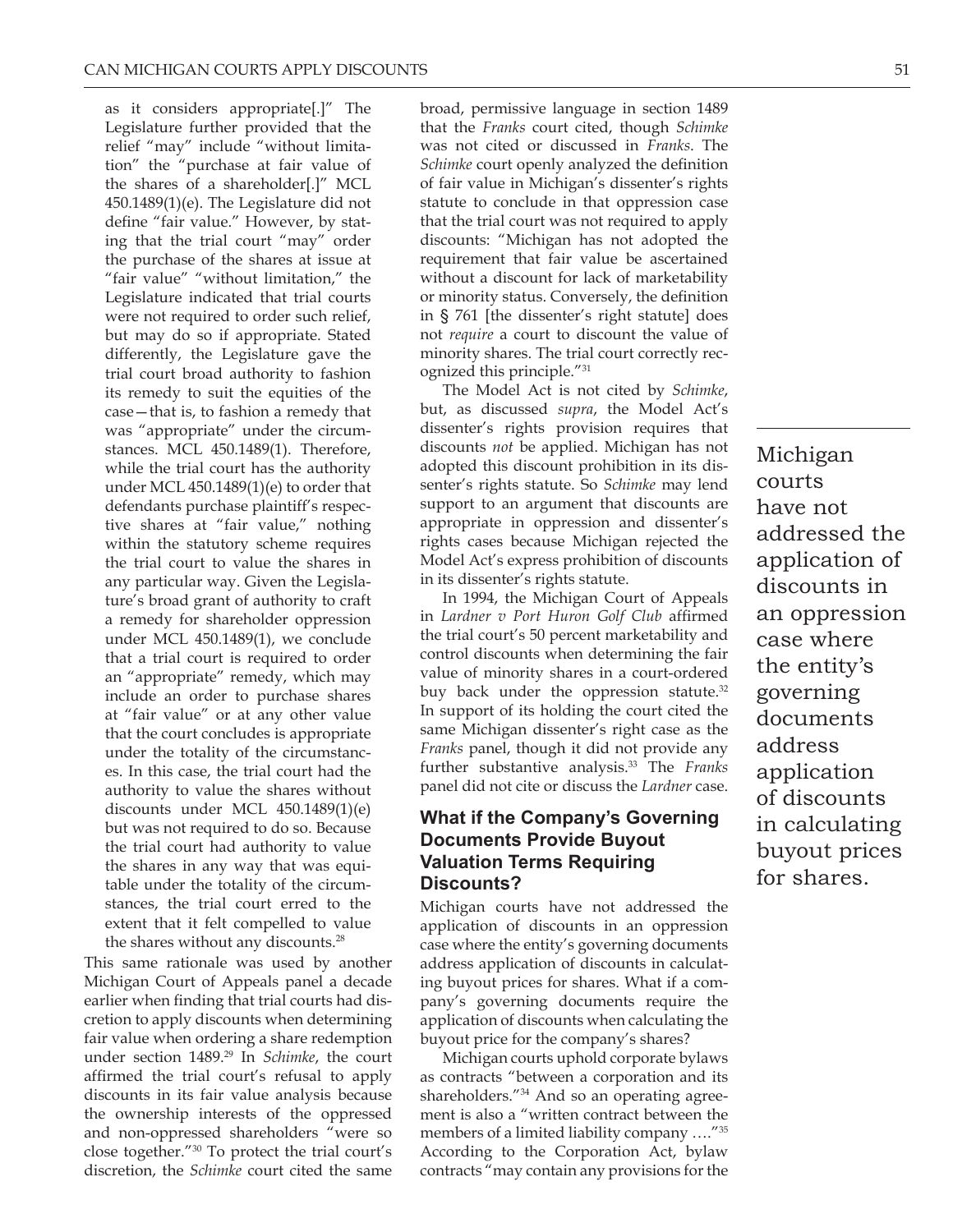regulation and management of the affairs of the corporation not inconsistent with law or the articles of incorporation."36 Likewise, the LLC Act permits LLC operating agreements wide latitude in determining when and how LLC members can be removed: "An operat ing agreement may provide for the expulsion of a member or for other events the occur rence of which will result in a person ceasing to be a member of the limited liability com pany."37 Furthermore, if conduct is approved by the operating agreement of an LLC, courts will not find that conduct oppressive.<sup>38</sup> And if the operating agreement sets forth the methodology to calculate the share price of a withdrawing member, that calculation gov erns.<sup>39</sup> Commentators on the LLC Act recognize that shareholders should use methods to liquidate membership interests that "may al low a shareholder to use a minority discount in valuing the LLC membership interest" in order to reduce tax liabilities in connection with the liquidation. $40$  Given these corporate principles, one commentator suggested courts "first consider" a company's govern ing documents when determining whether to apply discounts.<sup>41</sup>

Given the deference Michigan legislation and courts give to corporate governing docu ments, there is support for courts deferring to an oppressed minority shareholder's freely contracted methodology of using discounts if the company's governing documents require them. However, given the flexibility Michi gan courts have in fashioning remedies un der Michigan's oppression statutes, a court could find support for ignoring the contract between a company and its minority share holder requiring discounts in valuing minor ity shares if the court determines the oppres sive shareholder's conduct was fraudulent, in bad faith, or other special circumstances applied. But if the court fails to apply dis counts to punish an oppressive shareholder, an argument could be made that these are punitive damages that a court in equity has no authority to award.<sup>42</sup> Another consideration is whether the oppressed shareholder claims she was fraudulently induced to agree to governing documents containing manda tory discounts in pricing shares.

#### **Conclusion**

While legal practitioners and commenta tors may be able to quibble with technical interpretations about whether discounts are permitted under Michigan's oppression stat -

utes, it may be that the discretion afforded trial courts by the *Franks* opinion lands in the right spot since the Michigan Supreme Court in *Madugula* confirmed that oppression is an equitable claim and remedy. Indeed, because the facts and circumstances of an oppression claim will be unique in every case, it may make sense for a trial court to have maxi mum flexibility in determining whether to apply discounts when ordering the sale of shares as a remedy for oppression. But the trade-off for flexibility is a lack of certainty as to how a particular court in a particular case will decide the "discount issue." Until the Michigan Legislature decides to opt for legislative certainty, parties will need to be guided by the principles in this Article in crafting their positions on the application of discounts in oppression buyback cases.

#### **NOTES**

1. *See generally* Research Institute of Am., Tax Advi sors Plan. Sys. 9:8.01 – 05, *Valuation of a Closely Held Business: Discounts and Premiums, RIATAPS* s 9:8.01-05 (Thomson Reuters 2020); Matt C. Courtnage, *Valua tion Discounts in Dissenting Shareholder Appraisal Rights and Shareholder Oppression Claims*, Insights, Willamette Man agement Associates, Issue 120 (Spring 2019); *Cox Enters, Inc. v News-Journal Corp*, 510 F.3d 1350, 1354-57 (11th Cir. 2007); Sandra K. Miller, *Discounts and Buyouts in Minority Investor LLC Valuation Disputes Involving Oppres sion or Divorce*, 13 U. PA. J. BUS. L. 607, 612-16 (2011); Douglas K. Moll, *Shareholder Oppression and "Fair Value": Of Discounts, Dates, and Dastardly Deeds in the Close Corpo ration*, 54 DUKE L.J. 293, 315-18 (2004).

2. *See id*.

3. *See, e.g*., Moll, supra note 1 at 298 ("Given how quickly a company's fortunes can change, the question of when to measure fair value is a critical inquiry in and of itself, as the choice of date can have a significant impact on the ultimate fair value conclusion.").

4. *See* Corporation Act, Chapter 7, MCL 450.1761(d); 1762; 1772(1).

5. *See generally* MCL 450.1754-74.

6. *See, e.g., HMO-W Inc v SSM Health Sys*, 228 Wis 2d 815, 827 (1999); *Pueblo Bancorporation v Lindoe, Inc*, 63 P3d 353 (Colo 2003).

7. *See* MCL 450.1761(d) ("'Fair value,' *with respect to dissenter's shares*, means the value of the shares imme diately before the effectuation of the corporate action to which the dissenter objects, excluding any apprecia tion or depreciation in anticipation of the corporation action unless exclusion would be inequitable" (emphasis added)).

8. *See Franks v Franks*, 330 Mich App 69, 99, 944 NW2d 388 (2019) (four of the six cases cited for inter pretations of their state's "shareholder oppression stat utes" were actually cases interpreting a dissenter's rights statute, including the one Michigan case cited, *Morley Bros v Clark*, 139 Mich App 193 (1984)).

9. *See Schimke v Liquid Dustlayer, Inc*, No 282421 (Mich Ct App Sept 24, 2009) (unpublished).

10. Model Act, Chapter 13.01, "Fair Value." The definition provides a narrow exception to the discount prohibition in circumstances where a company amends